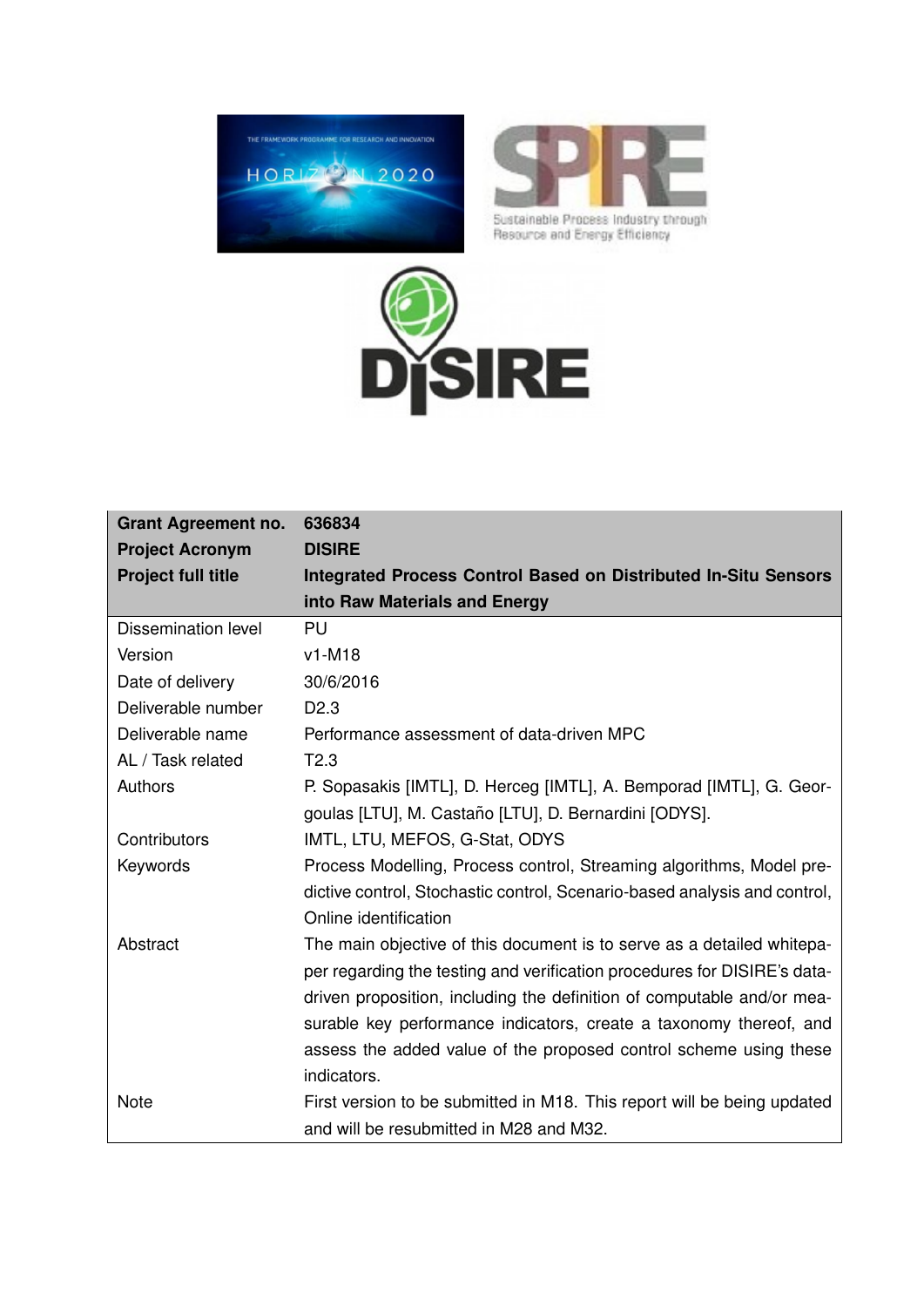| Acronym       | <b>Meaning</b>                      |
|---------------|-------------------------------------|
| KPI           | Key Performance Indicator           |
| MPC.          | Model Predictive Control            |
| <b>NLPGCF</b> | Naphtha LPG Cracking Furnace        |
| <b>SMPC</b>   | Stochastic Model Predictive Control |
| <b>WBF</b>    | <b>Walking Beam Furnace</b>         |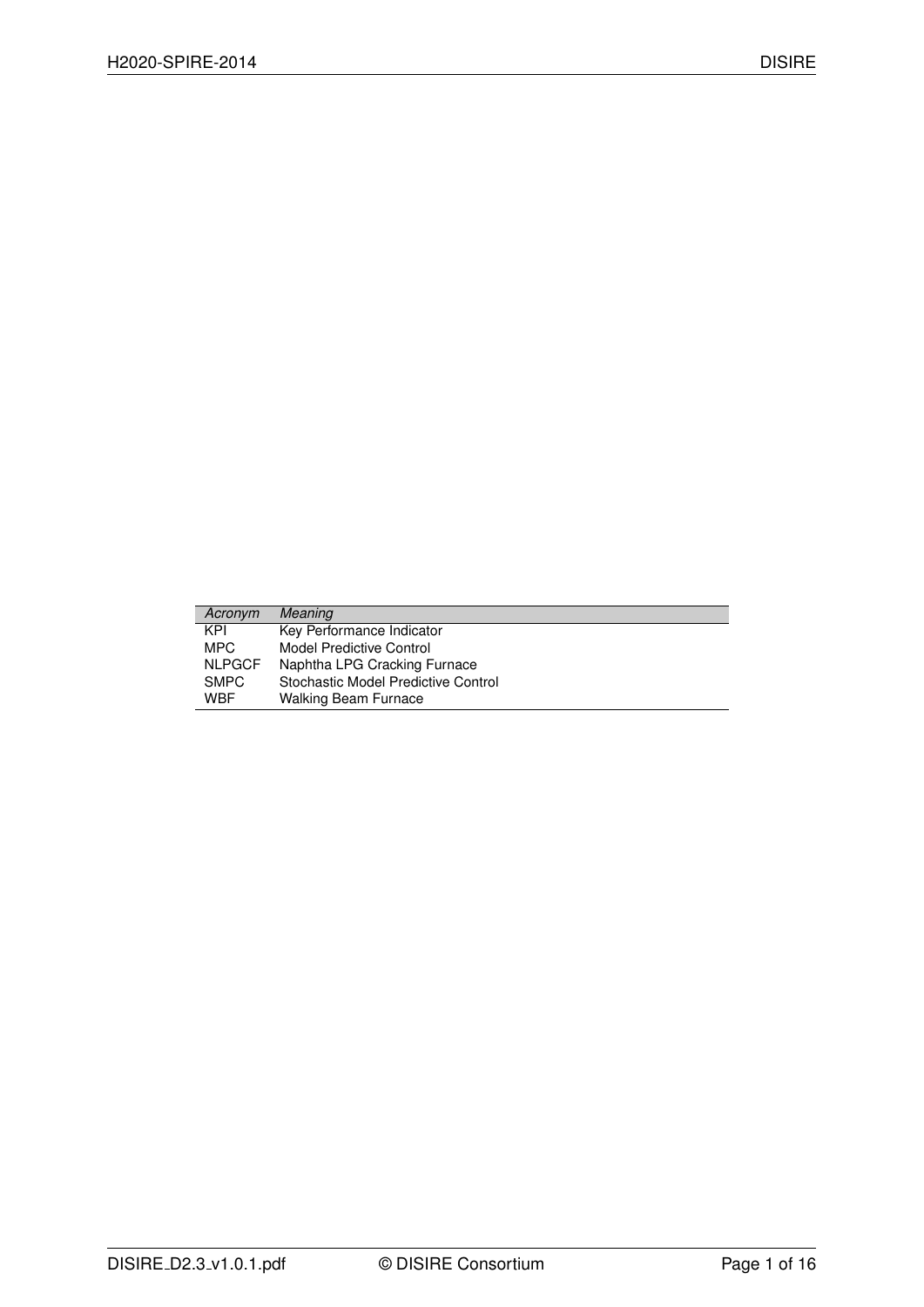# **Contents**

| 1                                            | <b>Definition of KPIs</b> |       | 3                                             |    |
|----------------------------------------------|---------------------------|-------|-----------------------------------------------|----|
|                                              | 1.1                       |       |                                               | 3  |
|                                              | 1.2 <sub>1</sub>          |       |                                               | 3  |
|                                              |                           |       |                                               | 3  |
|                                              |                           | 1.2.2 |                                               | 5  |
|                                              |                           | 1.2.3 |                                               | 6  |
|                                              |                           | 1.2.4 | Performance evaluation in the context of SMPC | 9  |
| <b>Case Study: Walking Beam furnace</b><br>2 |                           |       | 11                                            |    |
|                                              | 2.1                       |       |                                               | 11 |
|                                              | $2.2^{\circ}$             |       |                                               | 11 |
|                                              |                           |       |                                               | 11 |
|                                              |                           | 2.2.2 |                                               | 11 |
|                                              |                           | 2.2.3 |                                               | 12 |
|                                              |                           | 2.2.4 |                                               | 12 |
| 3                                            |                           |       | <b>Conclusions and planned work</b>           | 15 |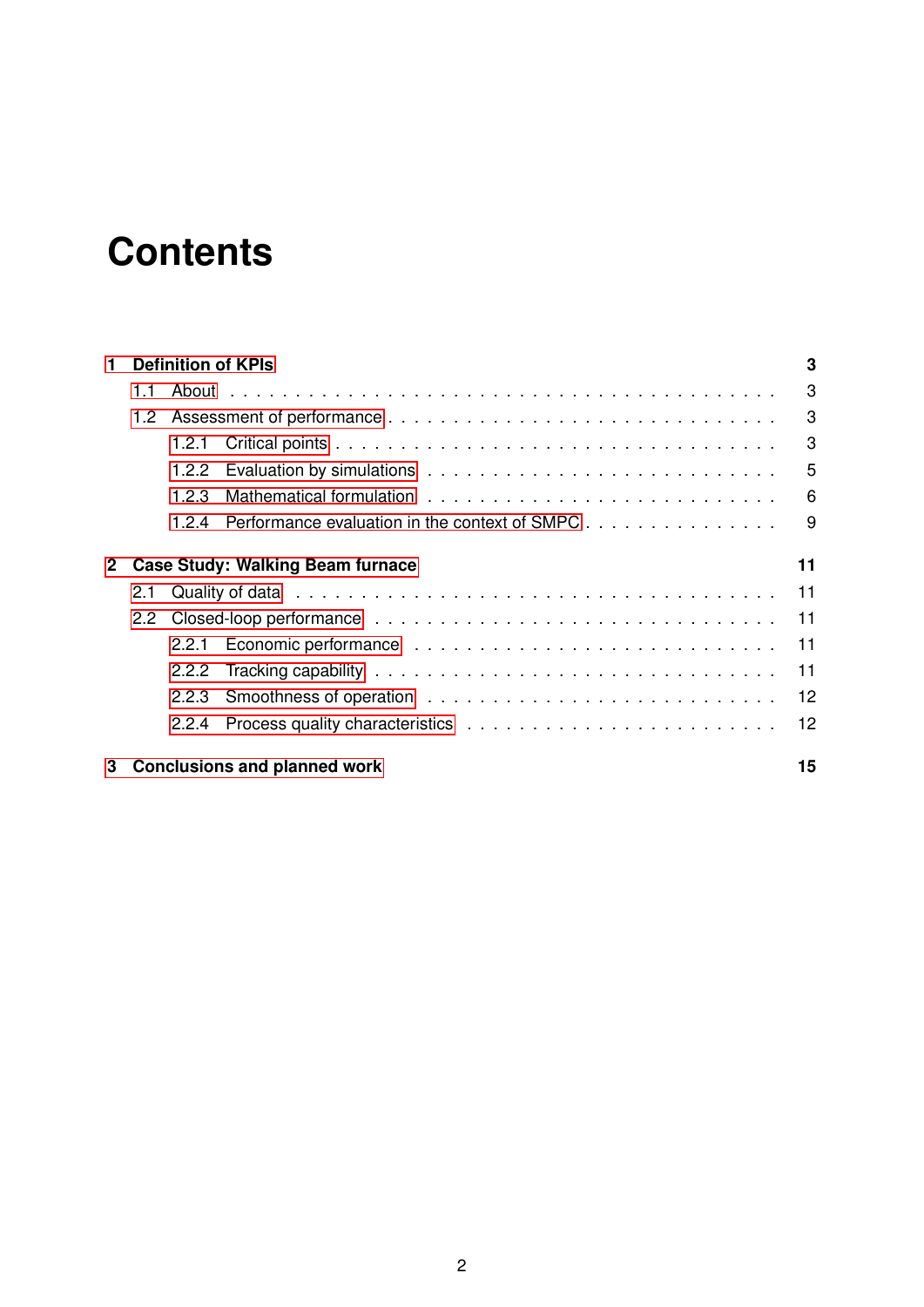# <span id="page-3-0"></span>**Chapter 1**

# **Definition of KPIs**

### <span id="page-3-1"></span>**1.1 About**

In this document we provide a detailed description of the necessary procedure from the stage of proof-of-concept to the stage of application of the proposed control schemes in an industrial environment. The main focus is on the introduction, mathematical formulation and computation of key performance indicators for the industrial processes of DISIRE as well as a more general proposition for the process industry at large. The assessment framework is based on the principles we explain in Section [1.2](#page-3-2) and then special attention is given to each one of the industrial applications of WP5, WP7 and WP8 separately where we present quantifiable results.

## <span id="page-3-2"></span>**1.2 Assessment of performance**

#### <span id="page-3-3"></span>**1.2.1 Critical points**

The assessment of performance of industrial applications from the perspective of control has received little attention as such because it is usually studied in a per-case fashion. Only recently has the need for a more holistic definition of widely acceptable KPIs been identified. Here, with the help of the industrial partners of DISIRE, we have tried to identify the main types of performance assessmenent following a general-to-specific approach. Before we proceed to a further discussion of performance assessment, there should be first a distinction between two basic approaches to performance assessment: *in silico* and *in situ*. For every performance indicator we consider important that we propose a computationally feasible way to evaluate it before it is measured in an industrially relevant environment. We may, therefore, say that the very general term *performance assessment* refers to any of the following

- 1. Assessment of the **quality of measurements** and measuring devices, in comparison to other measuring devices, or with respect to the measuring noise as well as their reliability, life span and rate at which they produce outliers
- 2. **Data availability**, delay in the transport of data, reliability in transportation (e.g., packet loss) and storage. Availability of a data management system.
- 3. **Responsiveness of actuators**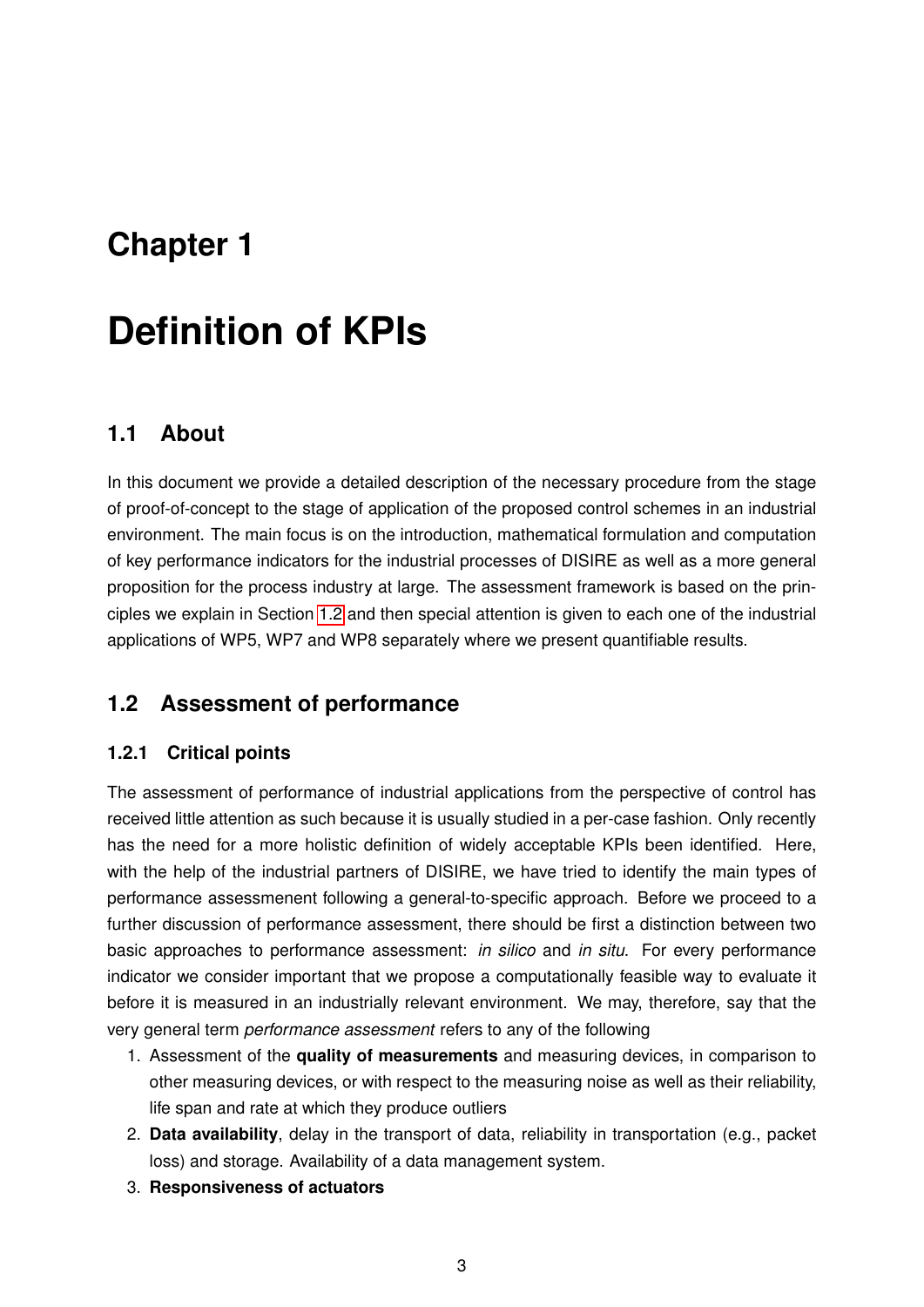- 4. Smoothness and **reliability of the overall operation** of the process via fault detection; assessment of how prone the process is to fault
- 5. Assessment of the **closed-loop performance** of the plant (will be discussed in further detail hereafter)
- 6. **Quality** of the final product
- 7. Impact on the **environment**, such as emission of pollutants and assessment of the short-, mid- and long-term possible effects to the environment
- 8. **Economic sustainability** of the process given its (installation and) operating cost, the additional technology/innovation cost and how it relates to the balanced benefit it brings about given the improvement of other KPIs, the price of the final product and the margin for reduction on the basis of the improvement of the process characteristics. On this topic, quite elucidating is a whitepaper of the [Gartner/EBRC KPI initiatice](http://www.aicpa.org/interestareas/frc/accountingfinancialreporting/enhancedbusinessreporting/downloadabledocuments/industry%20key%20performance%20indicators.pdf) and the KPI list of [opsdog.com.](https://opsdog.com/industries/product-development/product-development-kpis-and-benchmarks)

9. **Other** application-specific indicators which do not lie in any of the above categories

Indeed, notice that the question of assessing the performance of a plant is a multi-faceted problem and cannot be examined solely from the perspective of closed-loop control. It is easily understood that, for instance, the quality of the final product is in and of itself multi-parametric and depends on the configuration of the control system, the mode of operation, the quality of first materials, the quality of measurements and sensors and many another.

In particular, when it comes to evaluating the closed-loop performance of a process, the following critical points need to be taken into consideration:

- 1. The **tracking capability** the control system, that is, how well the controller meets the tracking requirements (if the control problem is a tracking problem)
- 2. The extent of **satisfaction of the prescribed constraints**, i.e., to what extent the process is operated within the desired bounds
- 3. The **economic performance** of the operation, i.e., how much energy needs to be consumed to properly operate the plant
- 4. The **smoothness of the control actions** typically it is not desirable to operate the plant in a *bang-bang* manner, i.e., with abrupt changes in the manipulated variables as this may lead to the wear-out of the actuators
- 5. The **smoothness of the system's response** a controlled system needs to be responsive (e.g., to changes in the set-points), yet abrupt changes need to be avoided
- 6. **Frequency characteristics** of the closed-loop system (when applicable)
- 7. **Technical sustainability** of the process, that is, under the current mode of operation is the process expected to run smoothly, or it may lead to wear-outs and faulty operation (this does not exclusively depend on the controller)

When at the stage of design, certain KPIs are associated with the feasibility of the proposed control (or other) algorithmic solutions.

1. **Technical feasibility**: when at the stage of controller design, technical feasibility is of great importance. What are the expected runtimes of the algorithms that are involved? Can they run on cheap hardware and, in particular, on the hardware that is mounted and used for that process? Can the algorithms run in finite-precision arithmetic if necessary?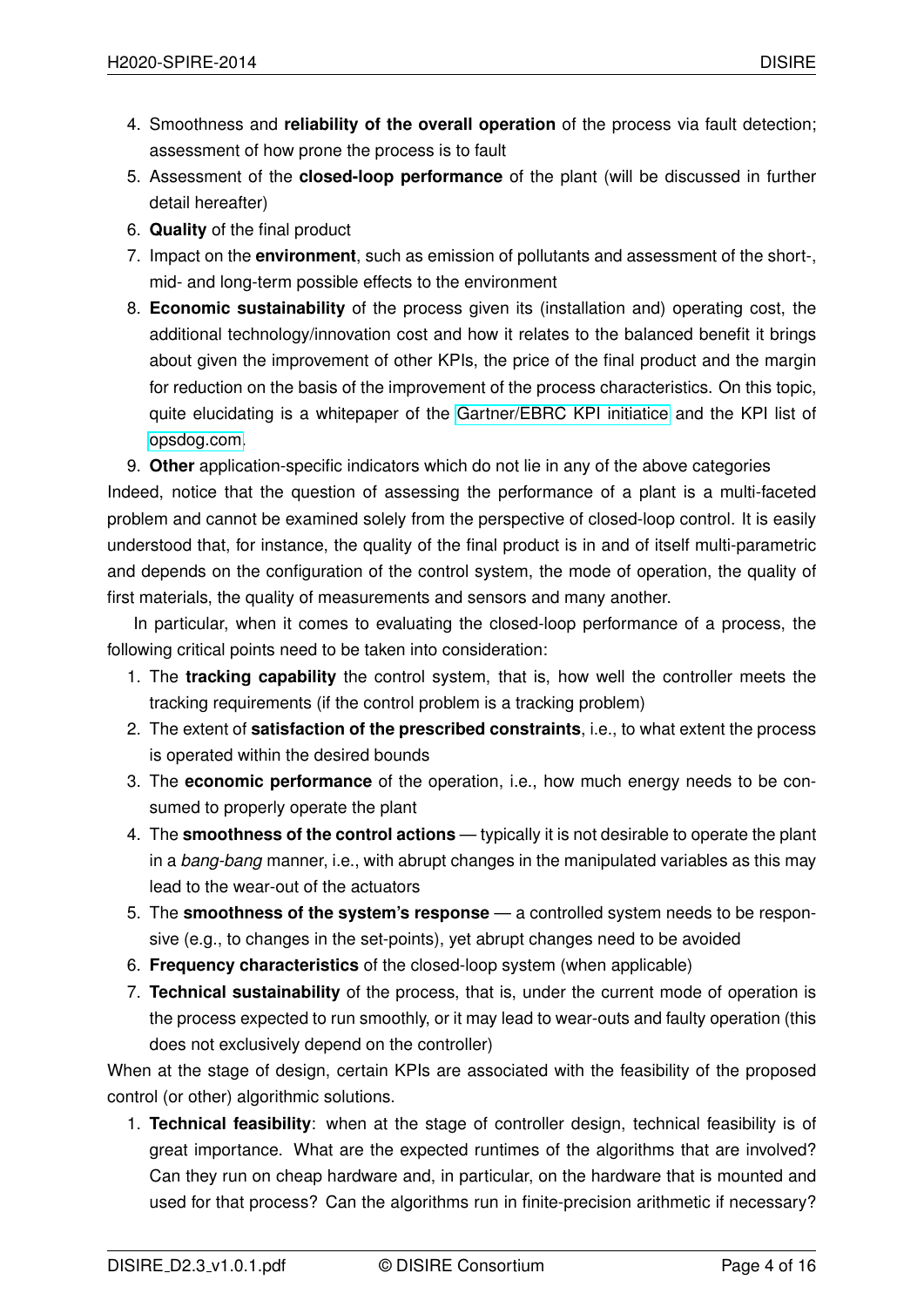How critical is that all numerical algorithms converge? What are the theoretical guarantees that the proposed closed-loop scheme will work adequately?

<span id="page-5-1"></span>2. The **resilience** of the controlled system. What are the (extreme/adverse) scenarios that have been taken into account and how will the closed-loop system behave under extreme conditions?

In particular, regarding point [2,](#page-5-1) the designer is often tempted to assume that the process will behave in a similar way to the model or with some reasonable deviation from that. In practice this assumption may sometimes fail and *extreme events* may be encountered.

Finally, although not related to the controlled process directly, we should consider the reliability of the process models in regard to which we have the following quality indicators

- 1. The **predictive ability of the model** which has been defined and quantified in an extensive analysis in deliverable report D2.1 and
- 2. the **foresight** of the model, i.e., up to what time in the future it can be used to produce a reliable prediction. Looking back into D2.1., the predictive ability of a model is a function of a desired prediction horizon. Here, we ask up to what prediction horizon can the model give predictions with reasonable error.

The above list has been compiled taking into account many resources, both from inside DISIRE and outside of it. In particular, it is worth mentioning the sources we consulted

- 1. The industrial case studies of MEFOS, DCI and KGHM; the industrial partners of DISIRE and the experience of IMTL, LTU, DAPP and ODYS
- 2. The experience of various EU research projects such as [Direction](http://www.direction-fp7.eu/Deliverables/Reports/Reports.kl) (reports D1.1, D1.3, D1.4, D1.6 and D1.7), [http://effinet.eu](#page-0-0) (report D2.3), [e-PRICE](http://www.e-price-project.eu/website/TLL/eprice.php?OPId=15) (report [D1.2\)](http://www.e-price-project.eu/website/files/D1.2-Performance%20Metrics%20%28Final%29.pdf), [ADVANCED](http://www.advancedfp7.eu/getattachment/44451b5a-8543-44d6-841b-7fa66c0a8fd2/ADVANCED-1-2-Report-on-the-validated-KPIs.aspx) (report D1.2)
- 3. Scientific literature resources [\[1–](#page-16-0)[7\]](#page-16-1), the book "Performance Evaluation and Benchmarking of Intelligent Systems" [\[8\]](#page-16-2), the concepts of [KPI-based fault diagnosis](http://ieeexplore.ieee.org/xpl/articleDetails.jsp?arnumber=6565167) [\[9\]](#page-16-3), and economic MPC [\[10\]](#page-16-4) which is, effectively, a KPI-based control approach on which our analysis in report D2.1 was based.
- 4. A whitepaper by [redlion](http://files.redlion.net/filedepot_download/140/113) on seven common industrial KPIs which we took into consideration for our mathematical abstraction in Section [1.2.3.](#page-6-0)

The assessment and verification approach of DISIRE will be carried out through modelling and simulation. It is therefore necessary that the proposed performance metrics be calculated/estimated in the corresponding modelling and simulation environment. As the current submission of this document is mid-term, some of the proposed performance indicators may be modified or updated. We plan to update this document at M21 (following an internal review), M28 and M32 (when will be the final submission). It is important to note that there is no single, unique or "best" way to mathematically define KPIs. It is purely a matter of design choice and it, after all, reflects the needs of every particular application.

### <span id="page-5-0"></span>**1.2.2 Evaluation by simulations**

The KPIs we present here are intented for both the application environment, where they measure the actual performance of the process, and for evaluation of the process in simulation. In the first case their values reflect an actual and measured performance, whereas in simulations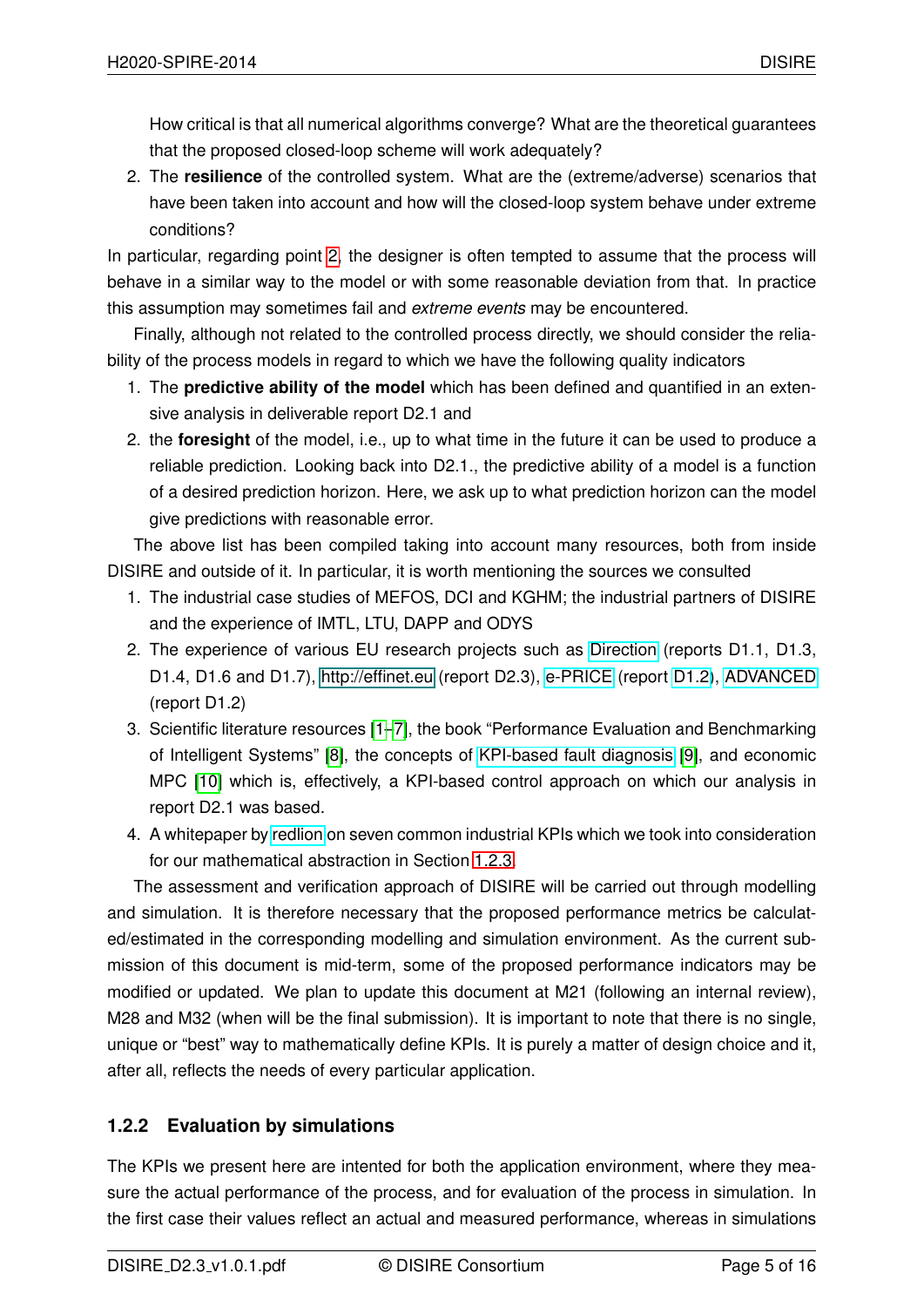a mere projection of the system performance is possible. Therefore, estimated KPIs by simulations are random numbers and the modelling uncertainty and other sources of noise need to be accounted for. This means that one-shot simulations may not be indicative for the performance a closed-loop scheme is likely to have. This can be remedied with two possible techinques: (i) the use of a very long simulation horizon so that "unlikely" or "extreme" events (drawn from the probability distributions of the uncertain parameters) may occur and influence the perfomance evaluation and/or (ii) by running many closed-loop simulations using different (random) realisations of the underlying uncertainty, that is, in a sense, perform Monte-Carlo simulations. Here we propose a combination of the two and from each such run a value is produced for every KPI. Overall, we estimate therefore probability distributions of the KPIs and not just values.

#### <span id="page-6-0"></span>**1.2.3 Mathematical formulation**

As already discussed, there is not a single way to mathematically formalise the above indicators. Some KPIs have already been introduced in D2.1 for the processes of WP7 and WP8. Here, we follow a more generic approach to KPIs and make a few observations: (i) KPIs are evaluated having collected a sample of input/output data from the process. The length of this sample determines the type of the KPI and its scope. This was already discussed in D2.1 where we introduced what we call level-A and level-B KPIs; (ii) from this sample we need to extract a characteristic value, which is typically an index of a statistical distribution. Two very natural choices are the *average* and the *maximum/minimum* values of it, as well as some α-level average value at risk. There are, however, other sensible choices as well.

Reciting D2.1: "We will distinguish between *level-A* and *level-B* KPIs. Level A KPIs will be defined at a higher frequency resolution and will be used by the process operator to monitor the instantaneous performance of the process," and "level-B KPIs will be used to assess the overall performance of the furnace throughout the course of the whole campaign."

Hereafter we shall give examples of KPIs. In a stochastic framework, as discussed in Sec-tion [1.2.2](#page-5-0) a number of K simulations is produced each one of which produces a KPI (a scalar). Them, the performance is evaluated using a *statistical estimator*  $\hat{\rho}$  of a mapping  $\rho$  from the space of random variables to  $\mathbb{R}$  — for instance if  $\rho = \mathbb{E}$ , then  $\rho_K$  can be the arithmetic mean because  $\rho_K \to \rho$  as  $K \to \infty$ .

First, we will provide some very generic formulas with which KPIs can be constructed from a set of measurements  $\{s_i\}_{i=1,\dots,K}$ , with  $s_i \in \rm I\!R^s$ . We associate with these measurements the sequence  $\{s_i\}_{i=1,\dots,K}$  with  $s_i = ||s_i||$ , where  $|| \cdot ||$  is a vector norm. A KPI is then a mapping  $KPI: \mathbb{R}^{s \times K} \to \mathbb{R}$ . Here we will treat KPIs as costs, so lower values are always better. We identify the following generic types of indicators

1. The **average norm**, which is defined as

$$
\|\{s_i\}_i\|_{av} = \frac{1}{K} \sum_{k=1}^K \|s_k\| \tag{1.1}
$$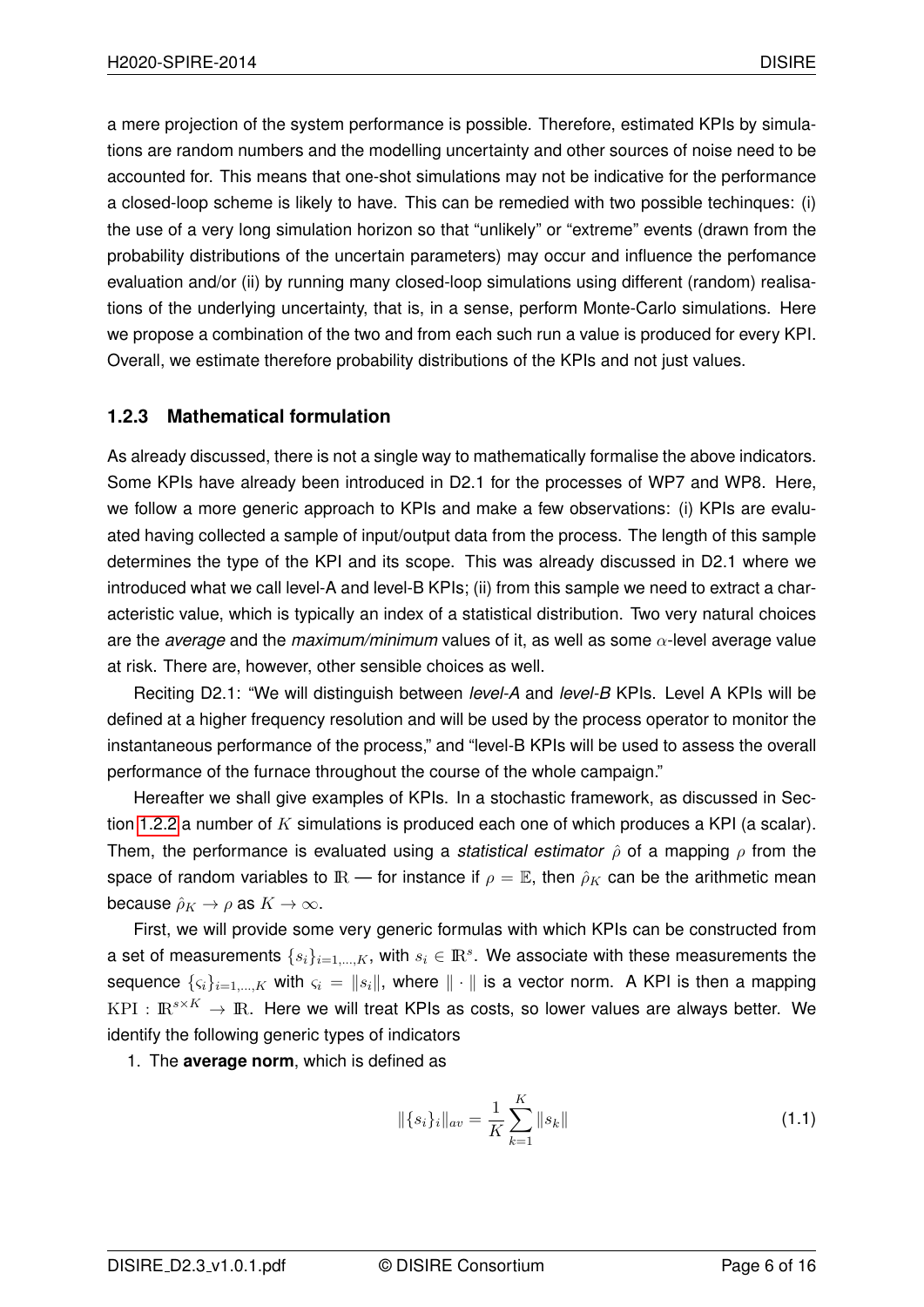RMS(
$$
\{s_i\}_i
$$
) =  $\sqrt{\frac{1}{K} \sum_{k=1}^{K} ||s_k||^2} = \sqrt{\frac{1}{K} \sum_{k=1}^{K} \varsigma_k^2}$  (1.2)

Often the RMS value is used as RMSE (root mean square error) and ss the term suggests, that KPI is used to quantify *errors* such as tracking errors.

3. The **percentage of incidence** with respect to a condition A, that is

<span id="page-7-1"></span>
$$
\sigma(\{s_i\}_i) = \frac{1}{H_s} \sum_{k=1}^{H_s} \nu(s_k \mid A(s_k)),
$$
\n(1.3)

where  $\nu(s_k | A(s_k)) = 0$  if  $A(s_k)$  is false and  $\nu(s_k | A(s_k)) = 1$  otherwise.

- 4. The **average value at risk** of level  $\alpha$  of the sequence  $\{\varsigma_i\}_i$
- 5. Any of the above applied to a **distance-to-set** sequence, that is

$$
\hat{s}_i = \text{dist}(s_i \mid C) = \inf_{y \in C} ||y - s_i||,
$$
\n(1.4)

and  $\hat{s}_i \geq 0$ ; for example, we can as a KPI the average, or AV@R of these norms

6. The **maximum** of one of the above sequences, i.e., either  $\{c_i\}_i$  or  $\{\hat{s}_i\}_i$  (or the **minimum** when we intend to maximise the KPI).

Tracking error KPIs along a simulation horizon  $H_s$  is given by the root-mean-square error, which essentially is a weighted 1-2-norm (sum of norms) of the total error, that is

$$
KPI_{\text{tracking}} = \sqrt{\frac{1}{H_s} \sum_{k=1}^{H_s} ||\varepsilon_k||^2},\tag{1.5}
$$

where  $\varepsilon_k$  is the tracking error at time k, that is

<span id="page-7-0"></span>
$$
\varepsilon_k = z_k - z_k^{\text{sp}},\tag{1.6}
$$

where  $z_k$  is the part of the system output that we need to steer to a set-point and  $z_k^{\text{sp}}$  $\frac{\text{sp}}{k}$  is the set-point at time  $k$ .

Assume that the constraints  $(x_k, u_k) \in \mathcal{C}$  need to be imposed. Then, the constraints satisfaction can be evaluated in various possible ways. First, counting the time instants when the constraint is not satisfied, that is

$$
KPI_{c/c} = \frac{1}{H_s} \sum_{k=1}^{H_s} \nu(x_k, u_k \mid \mathcal{C}),
$$
\n(1.7)

where

$$
\nu(x_k, u_k \mid \mathcal{C}^c) = \begin{cases} 0, & \text{if } (x_k, u_k) \in \mathcal{C} \\ 1, & \text{if } (x_k, u_k) \notin \mathcal{C} \end{cases}
$$
 (1.8)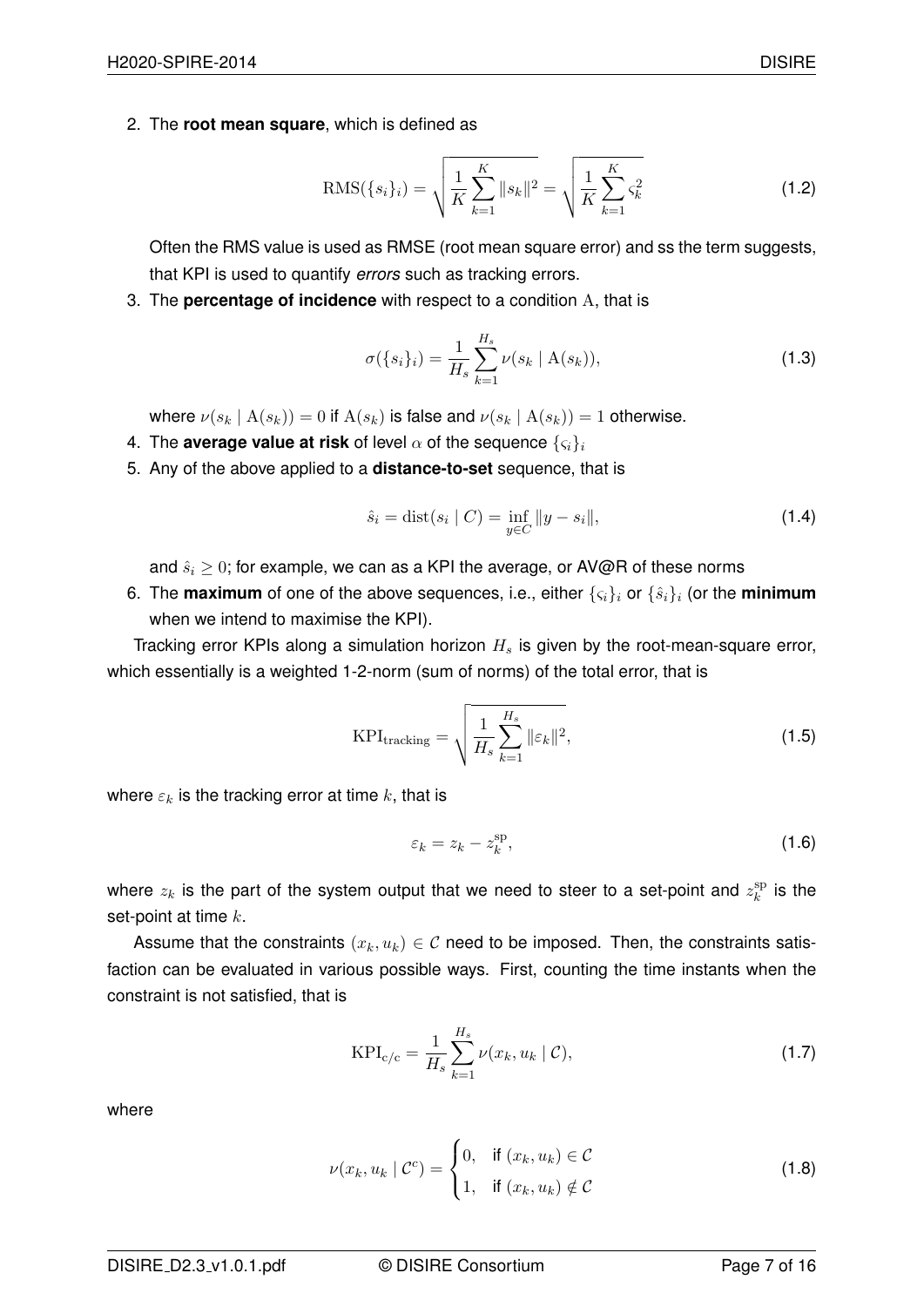KPI [\(1.7\)](#page-7-0) is useful when the extent of constraint violation is no more important than the violation it self, typically when it is very likely to lead to break downs and absolutely no constraint violations can be tolerated.  $KPI_{c/c}$  gives the percentage of time instants when the constraints are violated, but would return a very high value if the constraints are consistently and continuously violated by an infinitesimally small amount and a very small return, if the constraints are rarely, but considerably violated.

When, we need to quantify the extent and intensity of constraints violation we may use an index such as the average or the  $AV@R$  or the maximum of the sequence

$$
\{\text{dist}((x_k, u_k) \mid \mathcal{C})\}_{k=1,\dots,K} \,.
$$
 (1.9)

The smoothness of the operation of a process is estimated by the time-gradient of the actuation and response of the system. To the extent that all other KPIs are optimised or are kept within desired bounds, the smoothness of operation will determine the best mode of closed-loop operation. In certain cases, especially when the actuation is by valves or other moving mechanical parts, the minimisation of the corresponding KPI is vital for the longevity of the actuators. The gradient of  $\{s_i\}_i$  will be denoted by  $\{\nabla s_i\}_i$  where

$$
\nabla s_i = s_i - s_{i-1}.\tag{1.10}
$$

We may then derive various KPIs on the sequence  $\{\nabla s_i\}_i$ , or the sequence  $\{\|\nabla s_i\|\}_i.$ 

The original seven KPIs proposed by redlion are the following: (i) *count* (good or bad) which is covered by the incidence class of KPIs presented in [\(1.3\)](#page-7-1), (ii) the *reject ratio* KPI which is a quality KPI and is of the same general type as (i), (iii) the *production rate* which can be quantified as an average or AV@R of the measured production rate, or an average norm of a production vector can be computed (when multiple products are produced from the same process), (iv) *target KPIs* which are for KPIs similar to what set-points are for system outputs, i.e., they are desired values. In the case of KPIs, these are typically minimum or maximum desired values, (v) the *takt time* which is the amount of time for the completion of a task (e.g., the production of a product). In the process industry this is typically captured by the production rate, however, it is quite indicative of the speed of process and helps identify slow processes and bottlenecks, (vi) the *overall equipment effectiveness* is then used to quantify the utilisation of resources of the equipment. In our context this can be quantified by a distance-to-set from the system boundaries. Essentially, we ask the question: do we make the most out of the system and — in particular — the limits on its variables? and (vii) the *downtime* of the process which might be due to regular schedulled maintenance (which cannot be avoided with improved control techniques) or due to unexpected faults (which can be avoided by a controller which is "more gentle" with the actuators).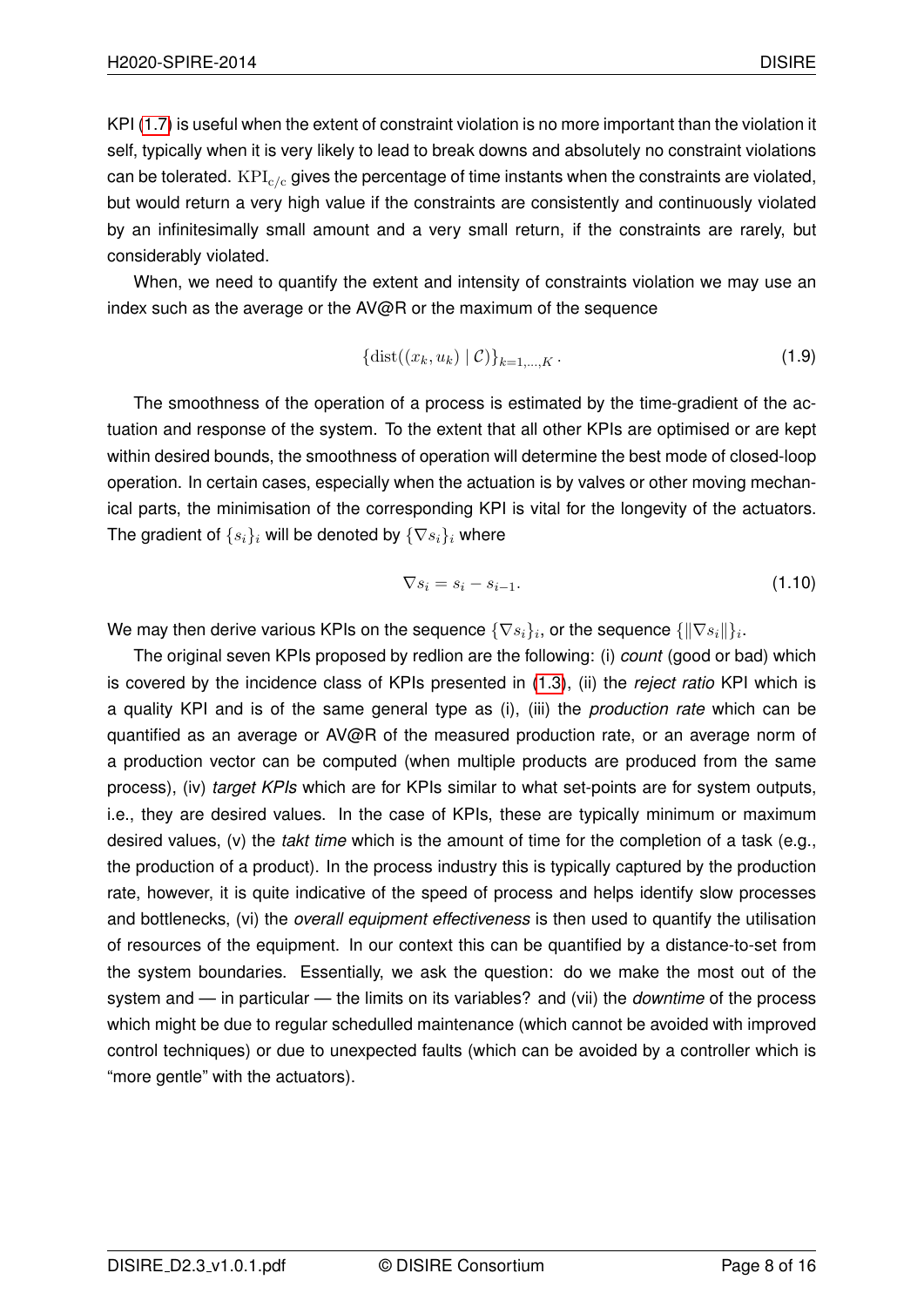### <span id="page-9-0"></span>**1.2.4 Performance evaluation in the context of SMPC**

The evaluation of performance in the context of SMPC naturally produces certain KPIs by looking at the SMPC problem which was introduced in Chapter 3 of D2.1 which is written as

$$
V^{\star}(p, \hat{\mathbf{w}}_k, k) = \min_{\pi} \mathbb{E} V(\pi, p, k), \qquad (1.11)
$$

where  $V$  is the total cost function along a prediction horizon  $N$  given by

$$
V(\pi, p, k) = \sum_{j=0}^{N-1} \ell(x_{k+j|k}, u_{k+j|k}, k+j),
$$
\n(1.12)

subject to the system constraints, i.e., the system dynamical equations which are equality constraints, the system constraints on states and inputs which are inequality constraints and, possibly, input-disturbance couplings. The function  $\ell$  naturally merges together various system objectives such as economic (reduction of actuation energy, e.g., fuel), tracking accuracy, cost terms on state or input derivatives to lead to a smooth operation, soft constraints and more. A weight factor is assigned to each such sub-cost to produce the single cost function  $\ell$  which best reflects the operation objectives. This choice induces a KPI which can be

$$
KPI_{\rm smpc} = \hat{\rho}_K(\{\ell(x_k, u_k, k)\}_{k=1,\dots,K}),\tag{1.13}
$$

where  $\rho_K$  is a statistical estimator as discussed in Section [1.2.3,](#page-6-0) for example

$$
KPI_{\rm smpc,av} = \frac{1}{K} \sum_{k=1}^{K} \ell(x_k, u_k, k),
$$
 (1.14)

or

$$
KPI_{\text{smpc},\text{AV@R}_{\alpha}} = \inf_{t \in \mathbb{R}} \left\{ t + \frac{1}{\alpha N} \sum_{k=1}^{K} [\ell(x_k, u_k, k) - t]_+ \right\},\tag{1.15}
$$

which is an estimator of the average value at risk with confidence level  $\alpha$  and can be computed by a linear programming solver.

Another metric is related to the evaluation of the complexity of the SMPC problem. SMPC problems can be rather complex, especially as the number of scenarios can give rise to problems with millions of variables. We ask whether the chosen complexity is reasonable? Essentially, the question we address is how many scenarios should we take into account so as to have a reliable representation of the uncertainty's PDF that is suitable for closed-loop simulations. Maggioni and Pflug provide a rigorous answer to this question in [\[11\]](#page-16-5); in brief, as more scenarios are introduced into the problem or, in general, as the *filtration* becomes finer, say  $\mathfrak{F} \subseteq \mathfrak{F}',$  the respective value functions increase:

$$
V^{\star}(p, \hat{\mathbf{w}}_k, k; \mathfrak{F}) \le V^{\star}(p, \hat{\mathbf{w}}_k, k; \mathfrak{F}'),\tag{1.16}
$$

and the required computational time increases accordingly. This property is known as *informa-*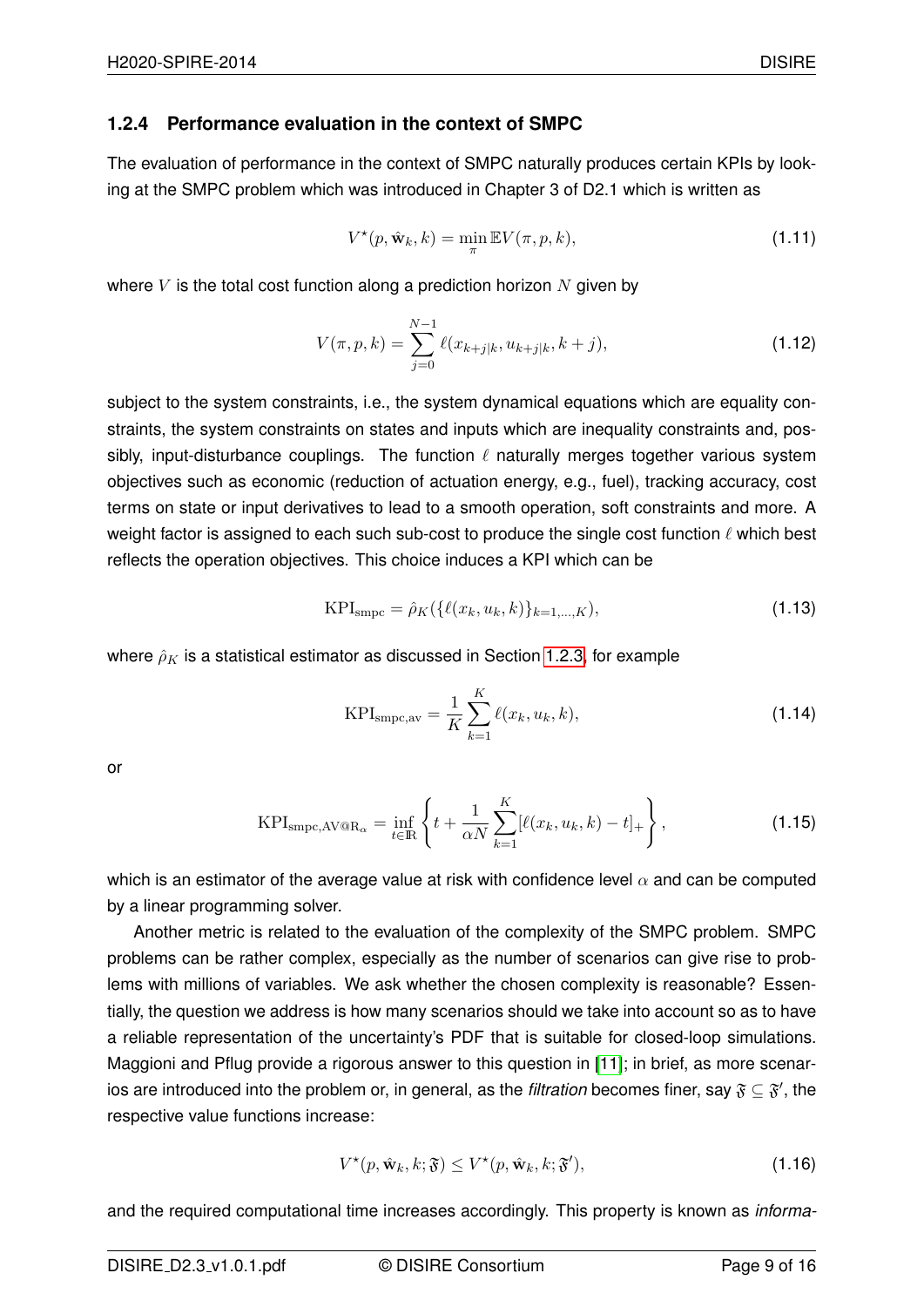<span id="page-10-0"></span>

Figure 1.1: Total cost  $V^{\star}(p, \hat{\mathbf{w}}_k, k; \mathfrak{F})$  vs runtime for various (increasing) number of constraints.

#### *tion monotonicity*.

This is illustrated in Figure [1.1:](#page-10-0) finer filtrations incur an increased computational cost, but also offers an improvement in the total cost, i.e., every instance of the SMPC problem will produce a sequence of control functions which will lead to lower expected cost. The desired balance between optimality and performance needs then to be decided by the designer and taking into account the available sampling time and the computational capabilities that are available.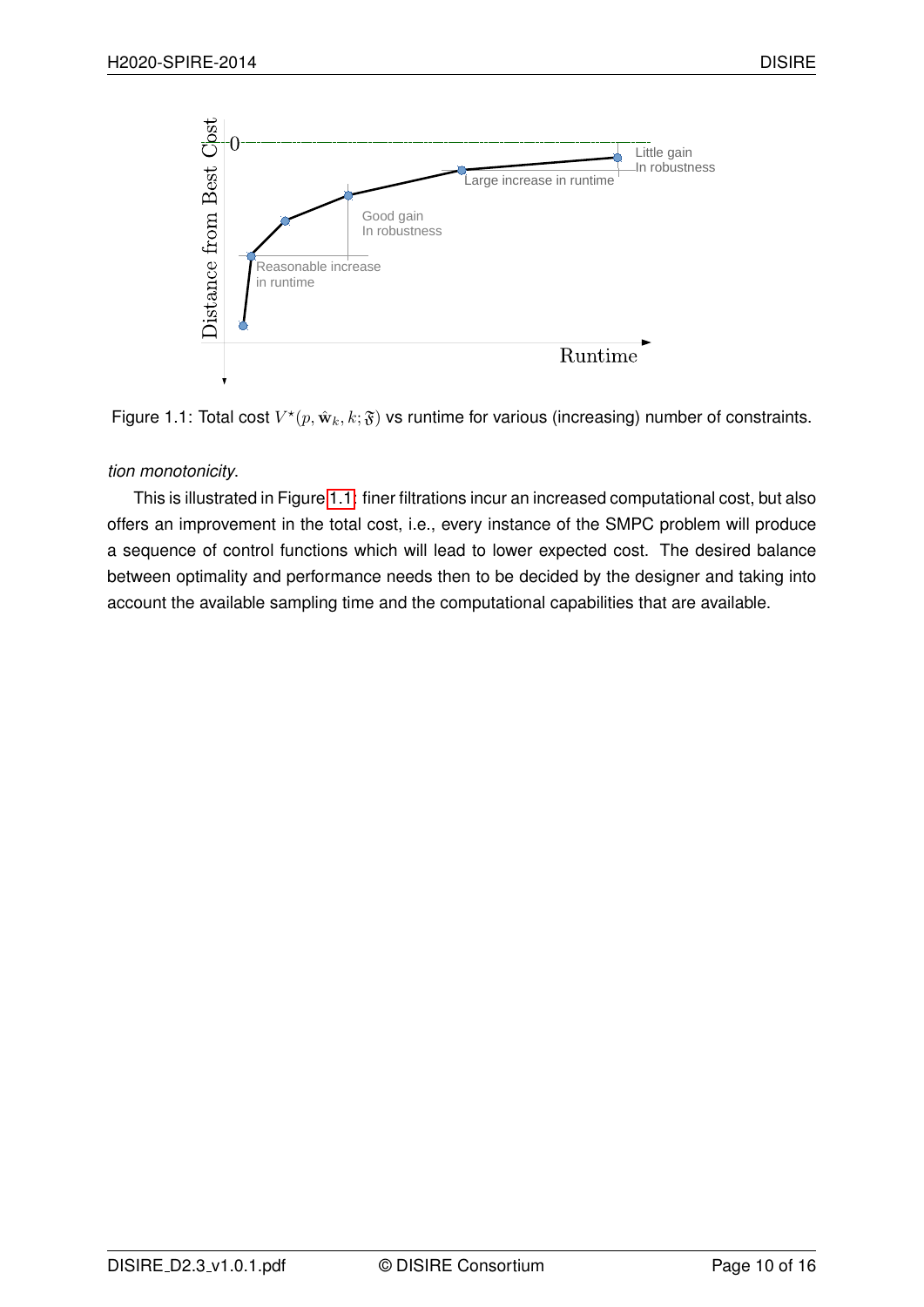## <span id="page-11-0"></span>**Chapter 2**

# **Case Study: Walking Beam furnace**

### <span id="page-11-1"></span>**2.1 Quality of data**

The data collected from the WBF are of rather high quality with no missing values and a high sampling rate  $(1s)$  which allows us to perform filtering and obtain very accurate measurements. There are so far no calibration data, so we cannot know whether there are biases in the measurements. From the data we have received, we cannot deduce anything about the downtime/uptime of the process.

## <span id="page-11-2"></span>**2.2 Closed-loop performance**

#### <span id="page-11-3"></span>**2.2.1 Economic performance**

The economic operation of the furnace will be evaluated by the consumption of fuel for the combustion at the three zones.

| <b>KPI</b>                                                                                                                           | note                           | value                 |
|--------------------------------------------------------------------------------------------------------------------------------------|--------------------------------|-----------------------|
|                                                                                                                                      | Average fuel consumption at Z1 | 12.037 $\rm kg/h$     |
|                                                                                                                                      | Average fuel consumption at Z2 | 9.2570 $\rm kg/h$     |
| $\begin{array}{l} \n\mathbf{KPI}^1_{f,av} \\ \mathbf{KPI}^2_{f,av} \\ \mathbf{KPI}^3_{f,av} \\ \mathbf{KPI}^1_{f,r,av}\n\end{array}$ | Average fuel consumption at Z3 | 53.391 $\rm kg/h$     |
|                                                                                                                                      | Average fuel rate at Z1        | 32.256 $\text{kg}/h$  |
|                                                                                                                                      | Average fuel rate at Z2        | 24.266 $\frac{kg}{h}$ |
| $\operatorname{KPI}^1_{fr,av} \atop \operatorname{KPI}^1_{fr,av}$                                                                    | Average fuel rate at Z3        | 27.155 $\frac{kg}{h}$ |

Table 2.1: KPIs for the economic operation of the furnace.

#### <span id="page-11-4"></span>**2.2.2 Tracking capability**

The current control system seems to obtain in general good tracking, but, it can be seen, there are certain time instants where the tracking error too high (about  $\pm 50^{\circ}$ C).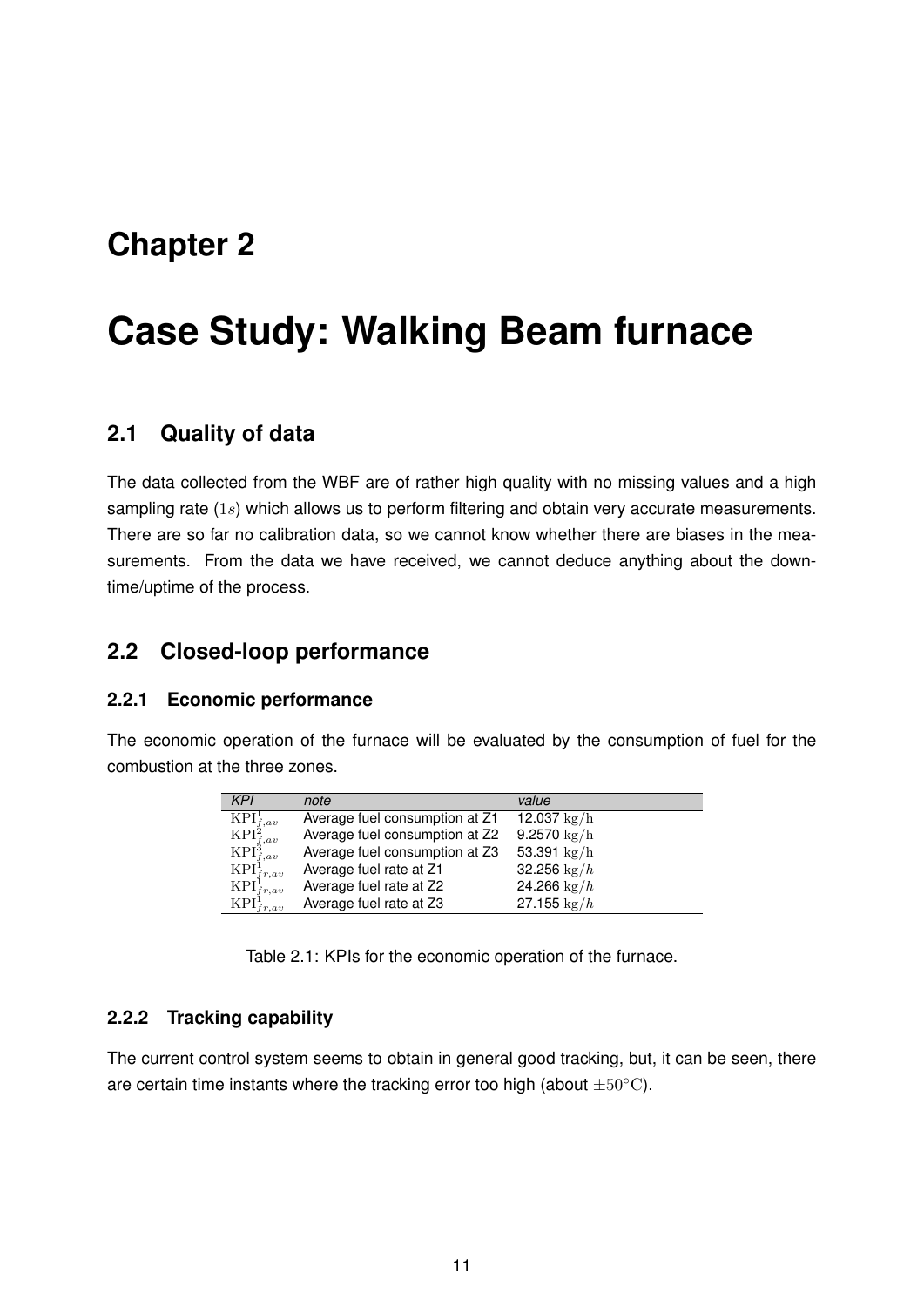| KPI                                | note                                                   | value                     |
|------------------------------------|--------------------------------------------------------|---------------------------|
| $KPI_{tr}$                         | tracking RMSE                                          | 9.70 °C                   |
| KPI <sub>tr,max</sub>              | Maximum tracking error, Z1                             | 31.2 °C                   |
| KPI <sub>tr,max</sub> <sup>2</sup> | Maximum tracking error, Z2                             | 44.5 $\degree$ C          |
| KPI <sub>tr,max</sub> <sup>3</sup> | Maximum tracking error, Z3                             | 51.6 $\degree$ C          |
| $nKPI_{tr}$                        | tracking RMSE considering only nonzero errors          | 15.3 $\mathrm{^{\circ}C}$ |
| nKPI <sub>a</sub>                  | Average norm of tracking error - only nonzero errors   | 11.1 $\degree$ C          |
| $nKPI_{q,95\%}$                    | Quantile-95% of tracking error $-$ only nonzero errors | 34.6 $\degree$ C          |
| $nKPI_{q,97.5\%}$                  | Quantile-97.5% of tracking error – only nonzero errors | 41.5 $\degree$ C          |
| Active control                     | Time during which the controller was active            | 30.16h                    |
| Total time                         | Total duration of the campaign                         | 310.48h                   |

Table 2.2: KPIs determined from  $H_s = 111773$  filtered data points.

### <span id="page-12-0"></span>**2.2.3 Smoothness of operation**

The smoothness of the operation of the furnace is quantified using the time-gradient of the control actions and the responsiveness of the temperatures at its three zones. We will investigate whether we can obtain a better tracking result at an improved smoothness, or at least a not too higher smoothness. Currently, we do not have an indication about whether there should be an upper bound on the gradient of the actuation.

| <b>KPI</b>                                       | note                                | value                  |
|--------------------------------------------------|-------------------------------------|------------------------|
| $\overline{\mathrm{KPI}}_{\nabla\mathrm{oil}}^1$ | Mean absolute oil rate gradient, Z1 | 46.1 $\rm kg/h^2$      |
| $KPI^2_{\nabla oil}$                             | Mean absolute oil rate gradient, Z2 | 46.4 kg/ $h^2$         |
| $KPI^3_{\nabla oil}$                             | Mean absolute oil rate gradient, Z3 | 47.9 $\rm kg/h^2$      |
| $KPI_{\nabla oil}$                               | Mean absolute oil rate gradient     | 321.61 $\text{kg/h}^2$ |

Table 2.3: KPIs for the smoothness of control actions and the responsiveness of the furnace taking into account the 31.2 hours of operation when there was fuel flow higher than  $10kg/h$  in zones 1 and 3 and higher than  $3kg/h$  in zone 2.

### <span id="page-12-1"></span>**2.2.4 Process quality characteristics**

The quality of the process, that is the quality of the combustion is assessed by the excess of Oxygen in each zone. As discussed in D2.1, the availability of Oxygen determines the efficiency of the combustion and it is generally desired to have full combustion under adequate excess of Oxygen. Notice that here, unlike other KPIs reported above, the KPIs reported here need to be maximised.

The quality of combustion, from the data which we have gathered, is judged to be adequate and it is rare that the furnace runs out of Oxygen at any of its zones. This is illustrate in Figure [2.1,](#page-13-0) but it can also be seen in Table [2.4.](#page-14-0) Indeed, in a mere 0.0329% of time does the concentration of Oxygen drop under the value of  $1.5\%$  and it is even more rare  $(0.0024\%, 0.01\%)$ and 0.0017% for the three zones respectively) for the excess of Oxygen to drop under the critical value of  $1\%$  when the combustion is inadequate.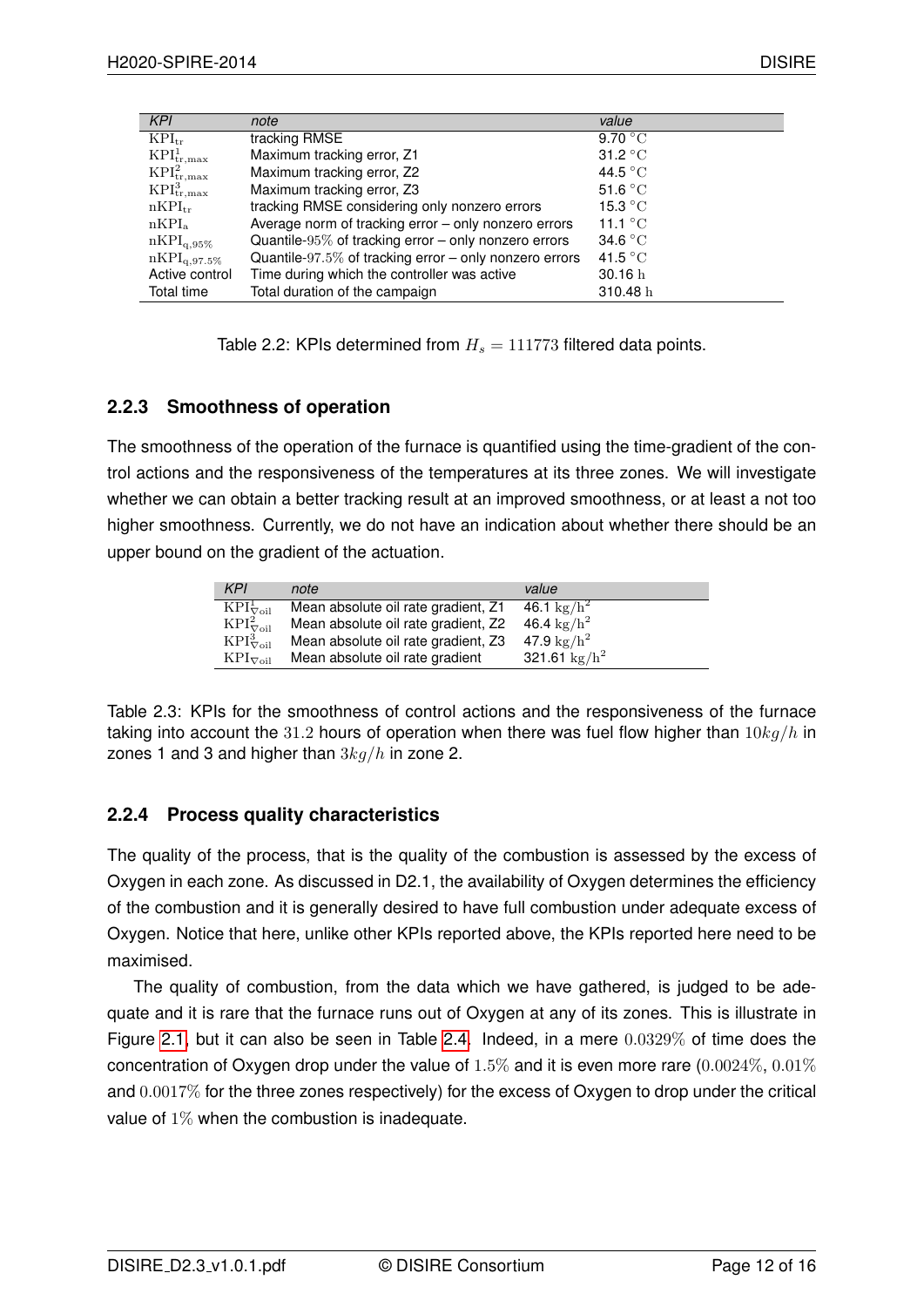<span id="page-13-0"></span>

Figure 2.1: Histogram of the excess of Oxygen for the zones of the WBF. Notice that most of the time, the Oxygen concentration is retained above the critical value of 1.5%. The "outliers" at around 20% occur when there is no combustion.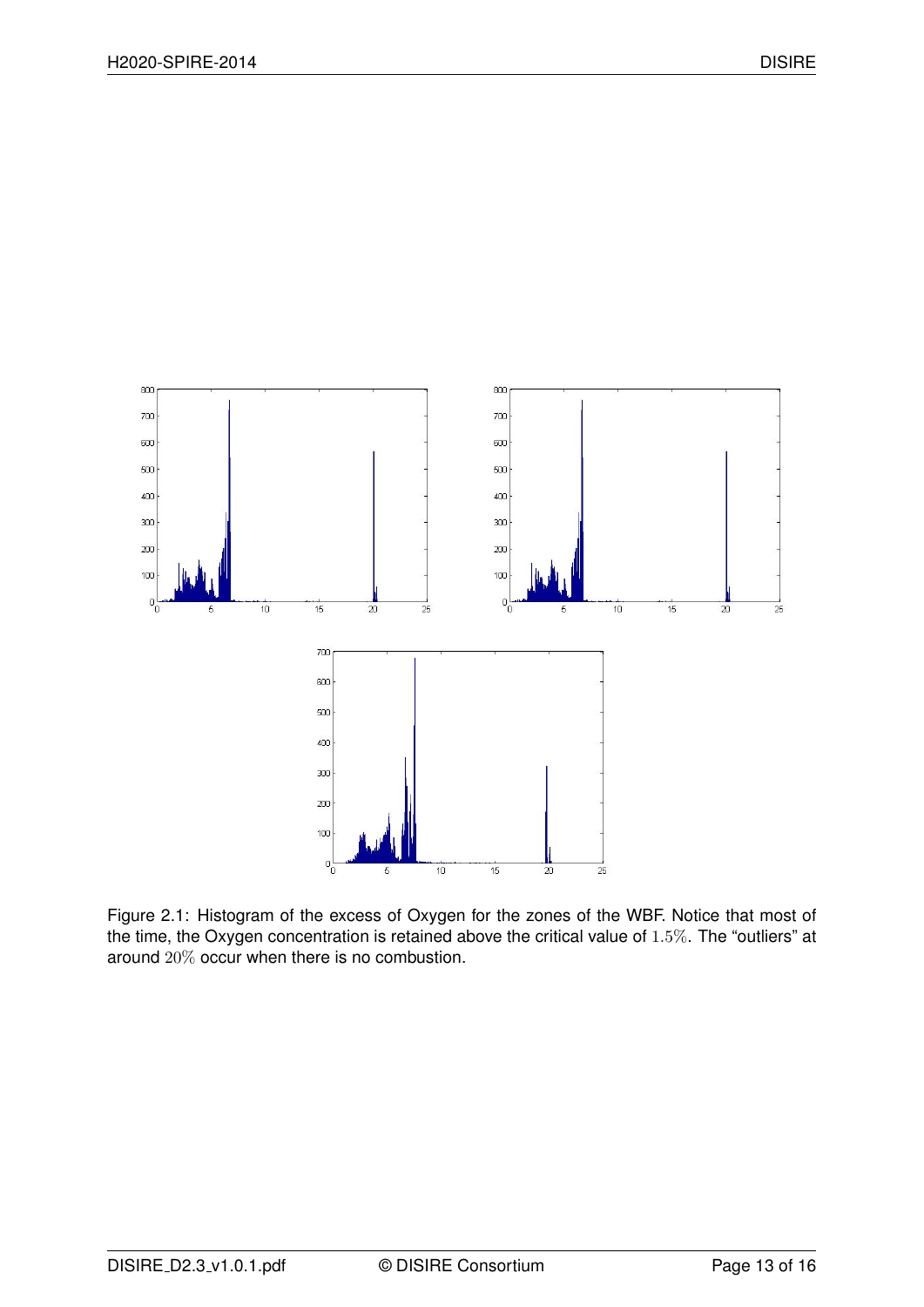<span id="page-14-0"></span>

| KPI                                           | note                                                     | value      |
|-----------------------------------------------|----------------------------------------------------------|------------|
| $\overline{\text{KPI}}_{O_2,cl}^1$            | Incidence of low oxygen $(< 1.5\%)$ , Z1                 | 0.0045%    |
| $\mathrm{KPI}^2_{O_2,cl}$                     | Incidence of low oxygen $(< 1.5\%)$ , Z2                 | $0.0220\%$ |
| $\mathrm{KPI}^3_{O_2,cl}$                     | Incidence of low oxygen $(< 1.5\%)$ , Z3                 | $0.0329\%$ |
| $\mathrm{KPI}^1_{O_2,\mathrm{min}}$           | Minimum oxygen, Z1                                       | $0.095\%$  |
| $\mathrm{KPI}^2_{O_2,\mathrm{min}}$           | Minimum oxygen, Z2                                       | $0.008\%$  |
| $KPI^3_{O_2,\text{min}}$                      | Minimum oxygen, Z3                                       | $0.010\%$  |
| $\operatorname{KPI}^1_{O_2,av}$               | Average Oxygen, Z1                                       | 13.92%     |
| $KPI_{O_2,av}^2$                              | Average Oxygen, Z2                                       | 13.44\%    |
| $KPI_{O_2,av}^3$                              | Average Oxygen, Z3                                       | 12.03%     |
| $\operatorname{KPI}^1_{\text{suff},av}$       | Average duration of suffocation period ( $< 1.0\%$ ), Z1 | 5.57min    |
| KPI <sub>suff,av</sub> <sup>2</sup>           | Average duration of suffocation period ( $< 1.0\%$ ), Z2 | 10.17min   |
| KPI <sub>suff,av</sub>                        | Average duration of suffocation period ( $< 1.0\%$ ), Z3 | 10.0h      |
| $\mathrm{KPI}^1_{\mathrm{suff},\mathrm{max}}$ | Max. duration of suffocation period ( $< 1.0\%$ ), Z1    | 11.2min    |
| $\mathrm{KPI}^2_{\mathrm{suff},\mathrm{max}}$ | Max. duration of suffocation period ( $< 1.0\%$ ), Z2    | 42.0min    |
| $KPI_{\infty}^3$<br>suff.max                  | Max. duration of suffocation period ( $< 1.0\%$ ), Z3    | 13.7min    |

Table 2.4: KPIs for the smoothness of control actions and the responsiveness of the furnace taking into account the 31.2 hours of operation when there was fuel flow higher than  $10kg/h$  in zones 1 and 3 and higher than  $3kg/h$  in zone 2.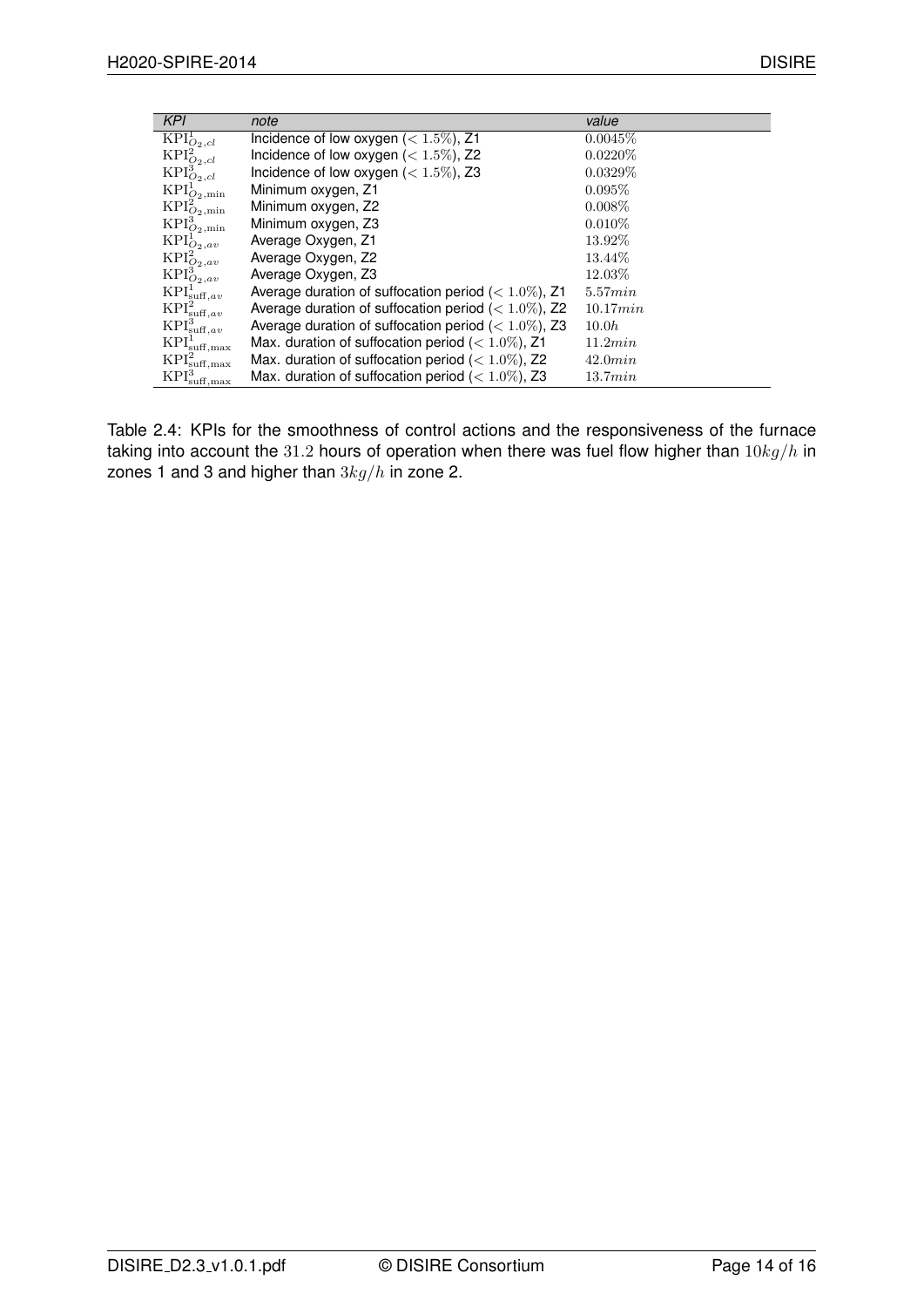# <span id="page-15-0"></span>**Chapter 3**

# **Conclusions and planned work**

During this first phase of the project (<M18) we have introduced a complete mathematical framework with which we may assess the performance of a controlled system in simulation taking into account the modelling uncertainty. The uncertainty of the system models has been reported in D2.1, while here we focus on the assessment of the controlled plant in closed-loop with the proposed stochastic MPC controllers.

The next steps are to use the proposed framework to compute all the KPI values (along with an estimation of their uncertainty as discussed) for the proposed controllers and assess the expected performance and benefit of implementing the proposed technology. Those KPI values will be compared with the currently implemented "baseline" solutions. This will clearly assist in a cost-benefit analysis.

The contribution of all partners to the making of this report is analysed in Table [3.1.](#page-15-1)

<span id="page-15-1"></span>

| Partner      | Contribution                                                           |
|--------------|------------------------------------------------------------------------|
| IMTL         | IMTL performed a literature review regarding KPIs currently in use in  |
|              | industrial applications and proposed a taxonomy of KPIs in Chapter 1.  |
| LTU          | LTU assisted IMTL in the mathematical formulation of the KPIs reported |
|              | in this report.                                                        |
| <b>MEFOS</b> | MEFOS proposed KPIs related to the economics of the walking beam       |
|              | furnace.                                                               |
| G-Stat       | G-Stat proposed indicators of computational feasibility.               |
|              |                                                                        |
| <b>ODYS</b>  | ODYS reviewed this report.                                             |
|              |                                                                        |

Table 3.1: Contributions of DISIRE partners to report D2.3 (up to month 18).